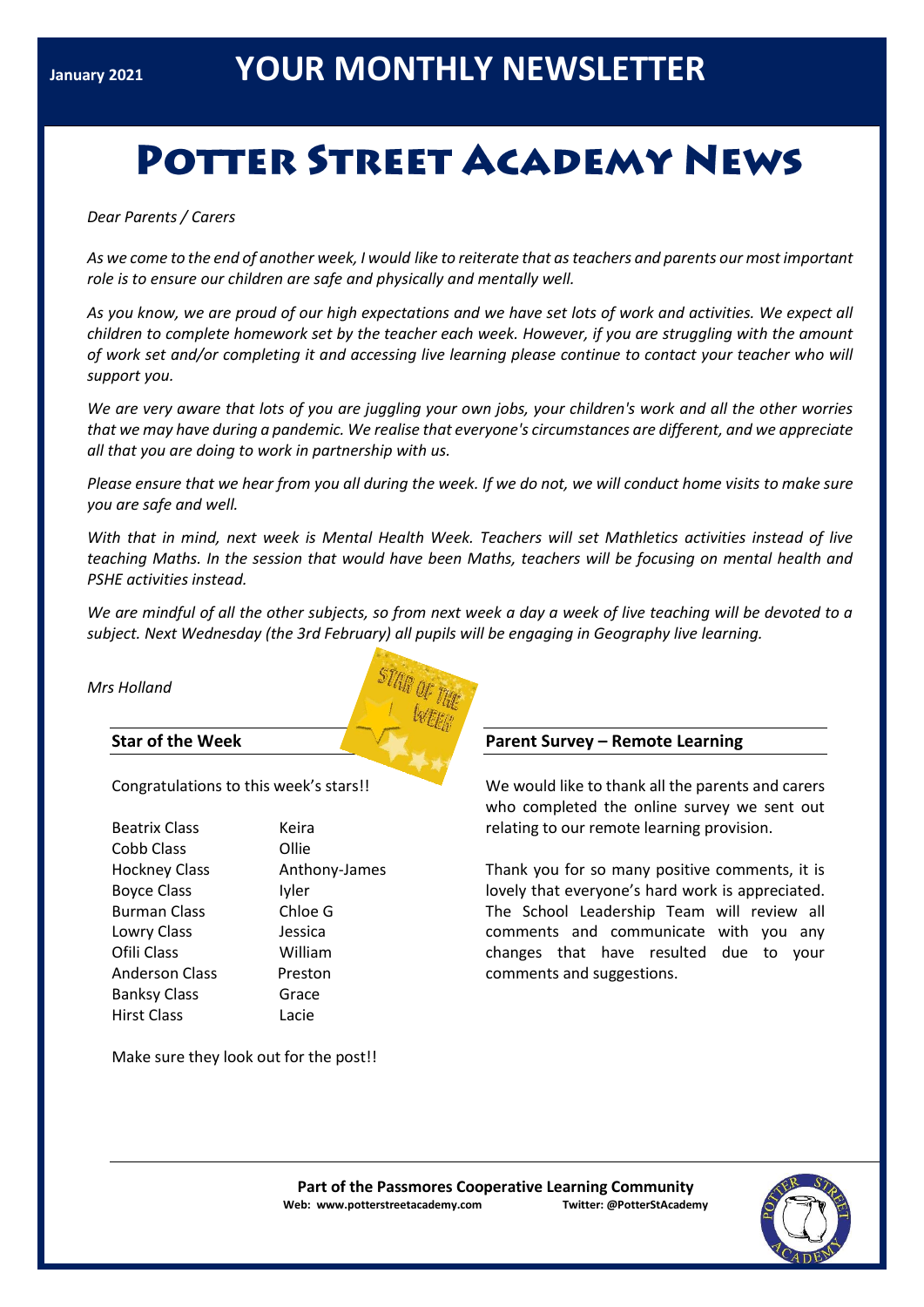#### **Road Safety Interactive Online Comics**

During these current times, where walking is being encouraged, the Safer Essex Roads Partnership has two on-line Road Safety



interactive comics, "Road Rangers "suitable for EYFS and all of Key stage 1, and "Safer Steps" suitable for all of Key stage 2.

Both on-line comics are free of charge. The stories in these on-line resources cover a different topic that is accessible directly through the website on a computer, mobile or tablet device.

The free on-line resources can be found at-Road Rangers[: https://theroadrangers.co.uk/](about:blank) Safer Steps: [https://safersteps.co.uk/](about:blank) Username: **essex** Password: **saferroads4all** (The same username

and password will access both.)

## **Supervision Room**

If you require a space in the supervision room, please let the school know by the Thursday before the week that it is needed. If you do require a space please email [office@potterstreetacademy.com.](about:blank) Thank you for your help.

We have been notified by the Department for Education that schools will be closed over the February half term break, meaning our supervision rooms will be closed during this week. We will not provide remote learning activities for the half term so that children, parents, and staff can have a much-deserved break.

## **Emotional Health and Wellbeing**

Next week at Potter Street we are proud to be supporting children's mental health week. The theme this year is 'Express yourself'. Expressing yourself is about finding ways to share feelings, thoughts, or ideas, through creativity. It is about finding a way to show who you are, and how you see the world, that can help you feel good about yourself. Children can do this through art, music, cooking, drama, photography and doing activities they enjoy.

Here are a few simple ways you can encourage your child to express themselves.

- 1) Build on an existing interest or passion A love of dancing? Baking? Drawing? Fashion? Encourage your child by noticing their unique interests and praising their efforts.
- 2) Trying new things can be a great way to find a new creative outlet. There are lots of online tutorials and video demos that you and your child could be inspired by... could you try out something new together? Or perhaps ask someone you know to share their creative hobbies and give them a go.
- 3) Some children may not think of themselves as being creative. Try to focus on the importance of the process and the way it can make them feel, rather than the end result. Try not to judge their efforts and remember to give encouragement for trying rather than for doing something well.
- 4) Listening carefully can help children feel more comfortable and confident when expressing themselves. Try to minimise distractions and give your child your full attention when you're spending time together, being aware of your own body language and eye contact. You might want to try summarising what they've shared and acknowledging their feelings.
- 5) Children are expressing themselves all the time but not necessarily with words. 'Listen' to everything they are trying to tell you with their behaviour, or with

Part of the Passmores Cooperative Learning Community<br>eb: www.potterstreetacademy.com **Intiter:** @PotterStAcademy **Web: www.potterstreetacademy.com**